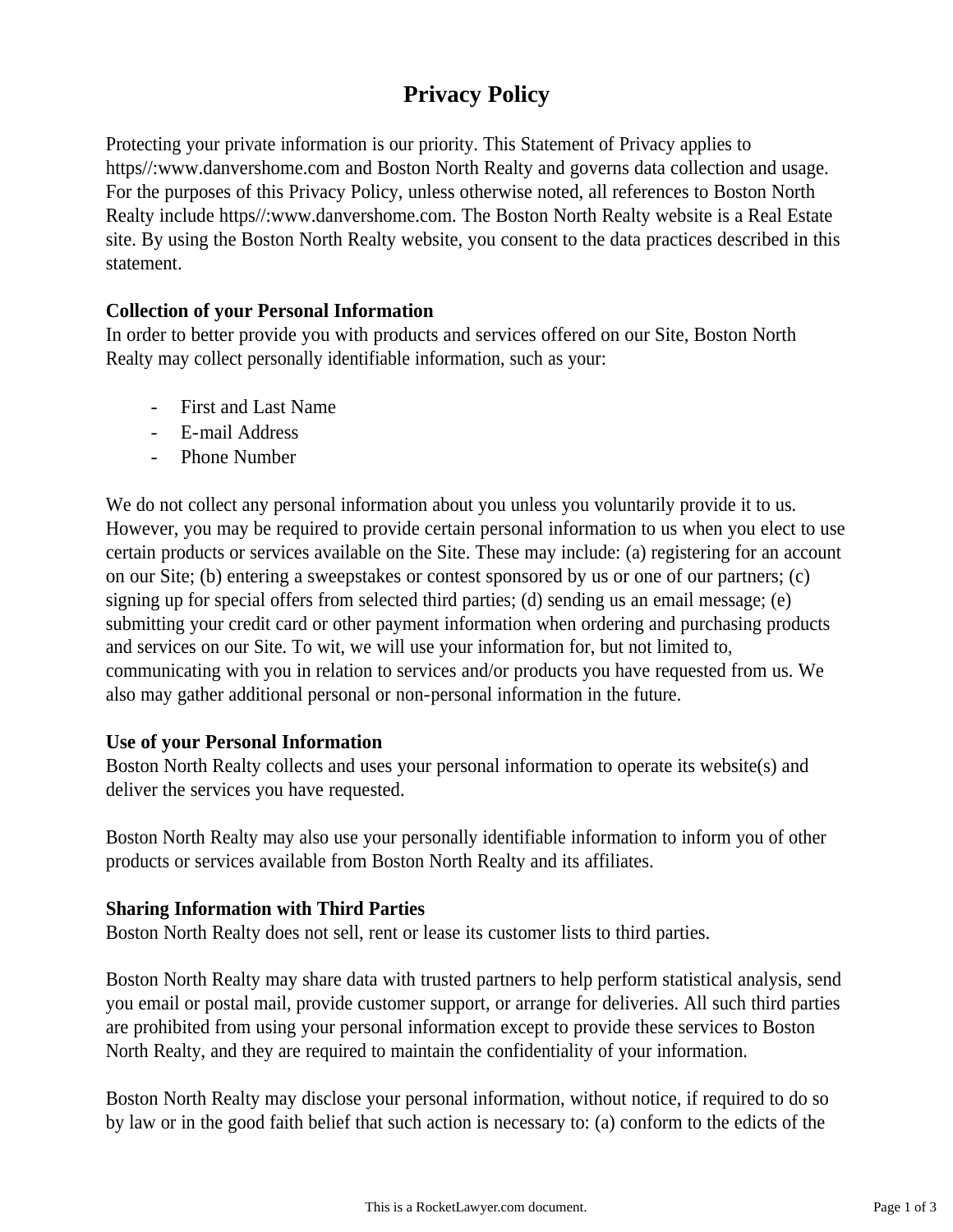law or comply with legal process served on Boston North Realty or the site; (b) protect and defend the rights or property of Boston North Realty; and/or (c) act under exigent circumstances to protect the personal safety of users of Boston North Realty, or the public.

# **Tracking User Behavior**

Boston North Realty may keep track of the websites and pages our users visit within Boston North Realty, in order to determine what Boston North Realty services are the most popular. This data is used to deliver customized content and advertising within Boston North Realty to customers whose behavior indicates that they are interested in a particular subject area.

# **Automatically Collected Information**

Information about your computer hardware and software may be automatically collected by Boston North Realty. This information can include: your IP address, browser type, domain names, access times and referring website addresses. This information is used for the operation of the service, to maintain quality of the service, and to provide general statistics regarding use of the Boston North Realty website.

# **Links**

This website contains links to other sites. Please be aware that we are not responsible for the content or privacy practices of such other sites. We encourage our users to be aware when they leave our site and to read the privacy statements of any other site that collects personally identifiable information.

# **Security of your Personal Information**

Boston North Realty secures your personal information from unauthorized access, use, or disclosure. Boston North Realty uses the following methods for this purpose:

- SSL Protocol

When personal information (such as a credit card number) is transmitted to other websites, it is protected through the use of encryption, such as the Secure Sockets Layer (SSL) protocol.

We strive to take appropriate security measures to protect against unauthorized access to or alteration of your personal information. Unfortunately, no data transmission over the Internet or any wireless network can be guaranteed to be 100% secure. As a result, while we strive to protect your personal information, you acknowledge that: (a) there are security and privacy limitations inherent to the Internet which are beyond our control; and (b) security, integrity, and privacy of any and all information and data exchanged between you and us through this Site cannot be guaranteed.

# **Children Under Thirteen**

Boston North Realty does not knowingly collect personally identifiable information from children under the age of thirteen. If you are under the age of thirteen, you must ask your parent or guardian for permission to use this website.